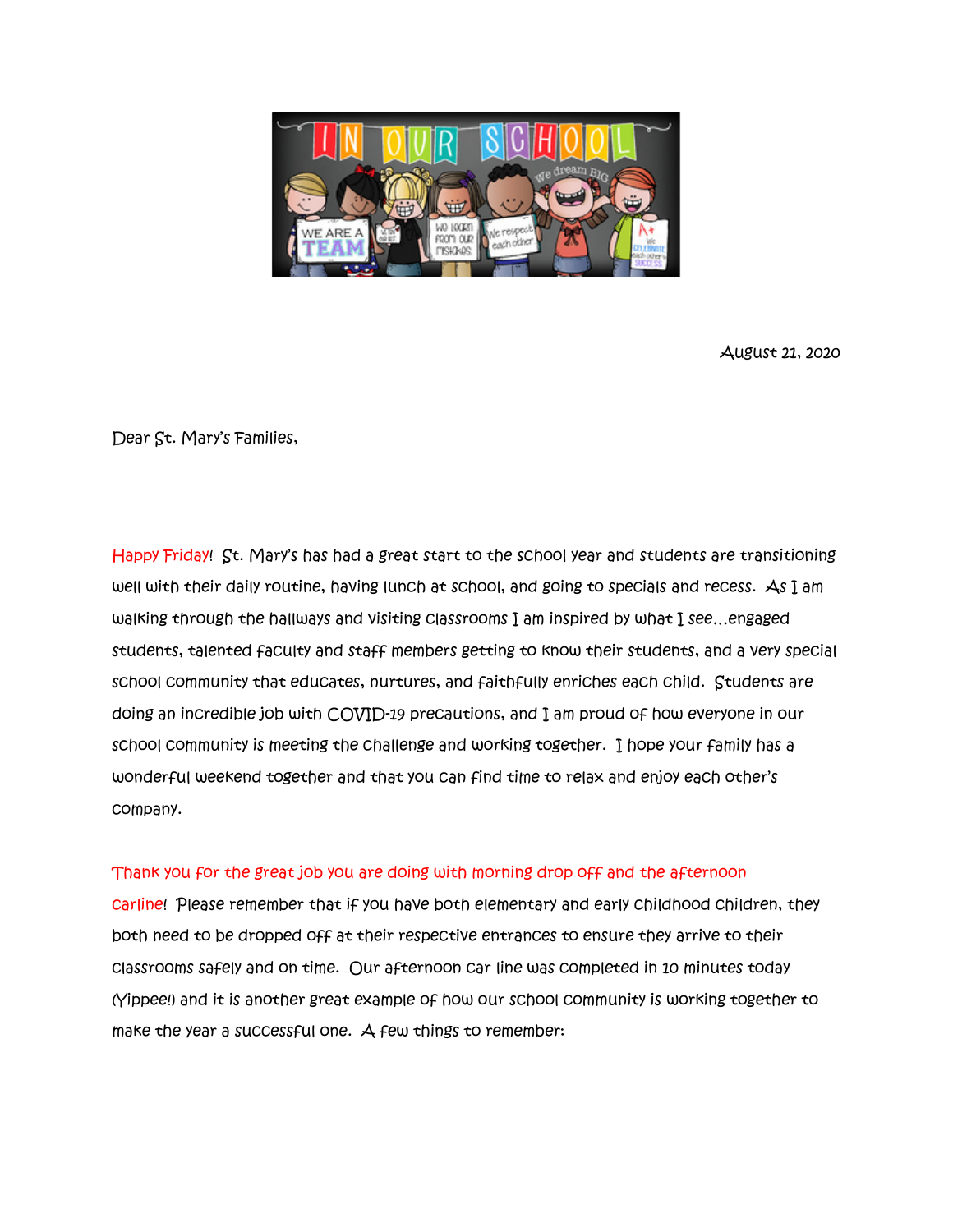• Please ensure you have the laminated St. Mary's sign in your dashboard each afternoon. If you need additional signs for other family members for pick up, please let the office know and we will send them home with your child. Names written on notebook paper or other signs will not be accepted, cars must have the St. Mary's issued sign for any student to be released.

This policy is in place to ensure the safety of each student. If you do not have your St. Mary's issued sign you will be asked to park your car and enter the school for your child to be released to you.

- Please make sure you let the office know if your child is going to after school care, especially if he or she is an early childhood or younger (K-2) elementary student. Students may not know what the plans are for afternoon dismissal and this helps prevent confusion. Teachers are busy with their students throughout the day and may not have a chance to check their emails until after school. Calling the office (623-1465) ensures the office knows and then we can notify the teacher.
- If your child is going home with a friend or relatives in the afternoon, please let the office know and we will make sure the child is in the correct location for pick up.

Sister Joan will be holding a VIRTUS training at St. Mary's the afternoon of Wednesday, September  $2^{nd}$  from 3:30 – 6:30 p.m. in the St. Mary's Parish Hall. VIRTUS training is required for all faculty, staff, and volunteers in diocesan schools.

Parents who would like to drive on field trips, volunteer in the classroom, or be an active parent in our school community should also take the informative and helpful child safety training. Due to COVID-19 it is also possible to take the training and receive a certificate of completion on the VIRTUS website, [www.virtusonline.org.](http://www.virtusonline.org/) Please call the office if you would like to attend the training on September  $2^{nd}$ , free after school care for attending parents will be offered.

If you haven't already turned in your child's important health and information forms, please do so as soon as possible. If you were not able to attend Open House on August 18<sup>th</sup> or need additional forms, please stop by the school office. The school needs these forms…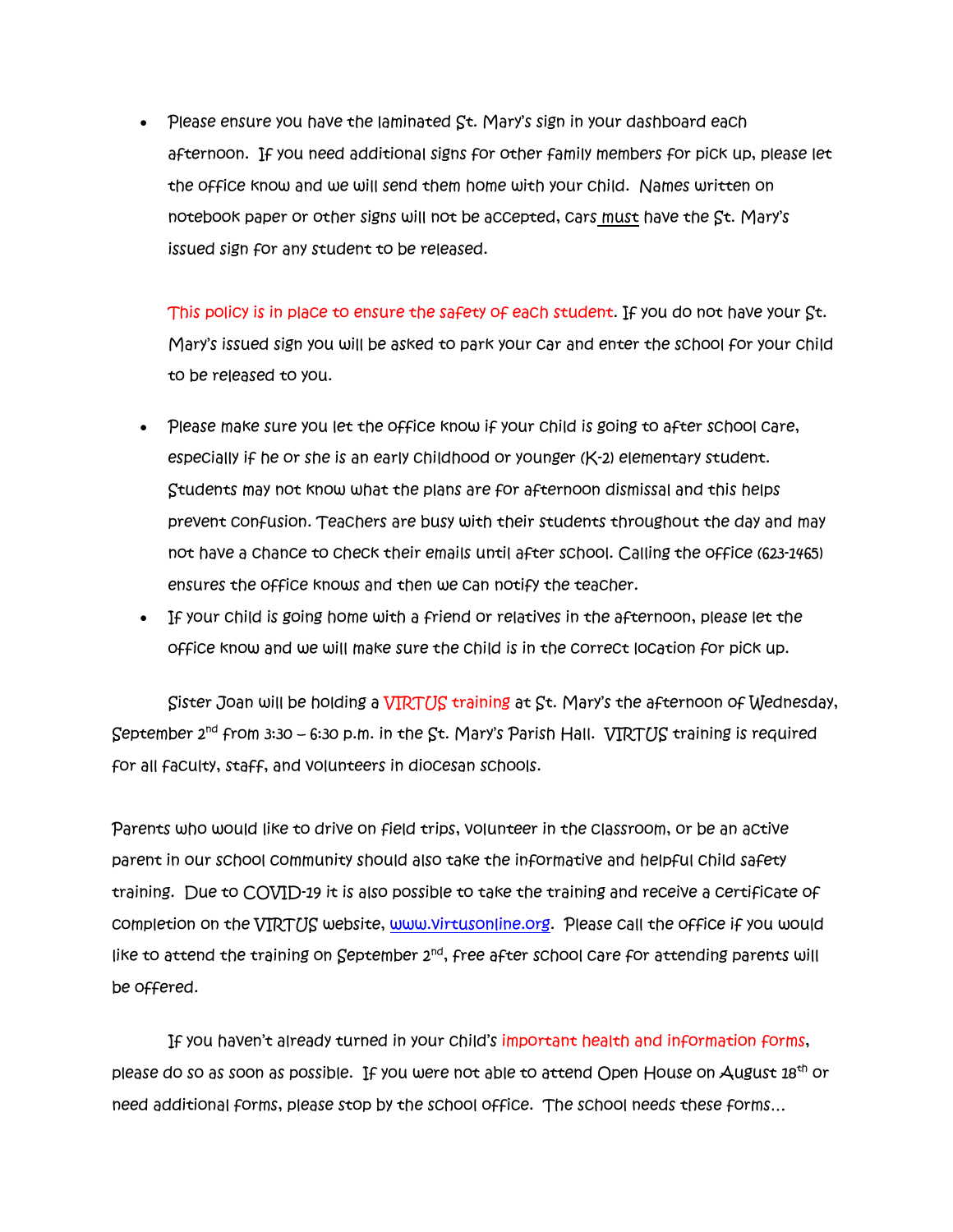current information is vital in ensuring we have record of important health, allergy, and contact information for each student. If you have already returned these forms, thank you!

Your oldest child will come home with a Communicator Envelope in their backpack next Friday. A Communicator Envelope is sent home each Friday with the oldest sibling in each family and should be signed and returned the following Monday. Next Friday each envelope will contain a copy of the 2020-2021 Family Handbook for your family to read through and use as a reference during the school year. The Family Handbook contains the guidelines of the school including rules and policies and will help answer many of the questions that may arise now and/or as the school year progresses. Please pay special attention to the

## Illness Guidelines, Cell Phone Policy, Code of Conduct, and Dress Code

details as these are either new additions to the handbook or revised from last year. A Communicator Newsletter from me is emailed each Friday to keep St. Mary's families updated and informed about school activities and upcoming events. Your child will also receive a weekly classroom newsletter on Fridays (or the last day of the week we are in school) updating you with upcoming assignments, quizzes, tests, and other classroom activities. We try very hard to keep communication clear and consistent, helping parents to stay informed is important to us.

If you have any questions about school uniforms, please ask your child's teacher and/or refer to pages 16-19 in the Family Handbook. Home and School included an order form information about St. Mary's Spirit Wear in your family envelope you received during Open House. Spirit Wear shirts and/or hoodies may be worn with uniform bottoms each Monday of the month and are a fun way to show our school spirit!

I am honored and excited to start my third year as principal of St. Mary's Elementary School. I know that we have a meaningful and purposeful school year ahead of us. Thank you for all that you do for your child, including sending them to our school to not only be academically nurtured and prepared, but also be spiritually nurtured and prepared. In our everchanging world, our Catholic Christian educational mission is more relevant than ever. I hope your family has a wonderful weekend!